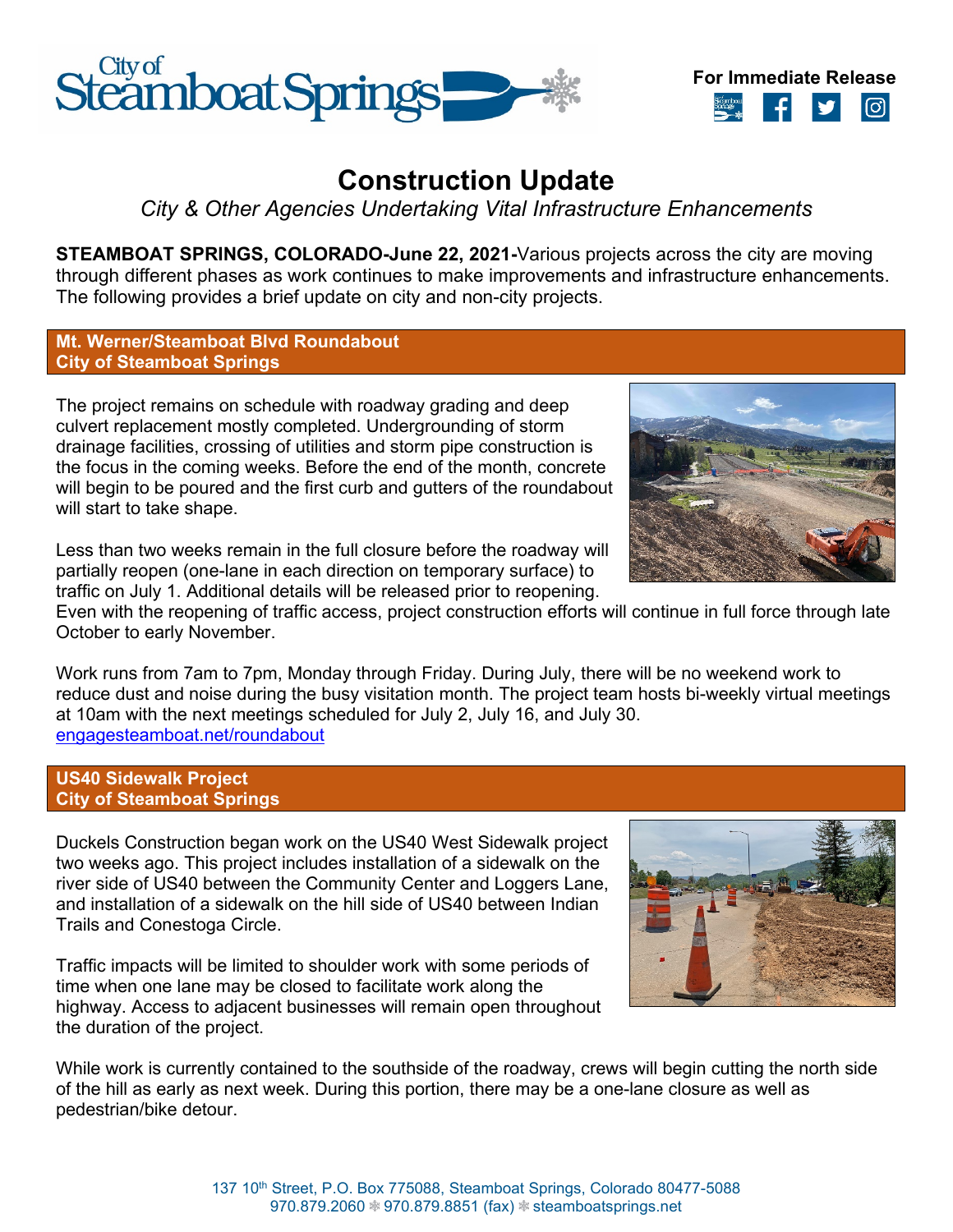#### **Rodeo Grounds Paving Project City of Steamboat Springs**

The project kicked off April 12 and consists of paving the eastern side of the existing gravel lot including drainage infrastructure, stormwater quality facilities, sidewalks, lighting, and landscaping.

RCD Construction has completed storm sewer installations at the Rodeo Grounds. A portion of the Core Trail will be closed in the vicinity of the tennis courts later this week and run through the weekend so crews can repair concrete. Work on the parking lot will stop on Friday, June 25 to allow use of the Rodeo Grounds until construction recommences August 1. Electrical service for the EV charging stations and parking lot lighting will get underway once work resumes after the break.

#### **Paving/Striping City of Steamboat Springs**

Paving work has been completed on the 27 roadways in the program this summer. The asphalt which was milled will be recycled and placed on the shoulder of the new pavement to keep it from breaking. The 'Shouldering' work will see minimum impacts with some rolling traffic control.

Due to a lack of paint availability, striping will be pushed back till mid-July. However, streets crews have been able to put down crosswalks, stop bars, and symbols for bike lanes on most roadways with paint reserves in house.

### **US40 Medians City of Steamboat Springs**

The US Hwy 40 medians were scheduled to be replaced this year as they are difficult to maintain and hazardous to workers. This project, however, was postponed to summer of next year, due to the extreme amount of construction activity occurring on US40 this summer. Additionally, the medians will not be maintained to their usual standard, due to budget cuts resulting from the pandemic and improvements coming in 2022.

#### **Parks & Recreation Project City of Steamboat Springs**

Several projects are underway or in design/contractor phase across Howelsen Hill and the park system including the new chairlift, Ice Complex expansion, Snake Island Bridge and Yampa River Restoration behind the Flour Mill.

At Howelsen Hill, lift crews are pouring the large concrete pad for the lower terminal area. Several trucks of materials were pumped into the site, which lays the foundation for the lower lift location. Work on the lift project will continue through early October.

The Ice Complex expansion is targeted to commence in mid-August with a completion date of February 2022. The Snake Island Bridge project gets underway August 2 and the Yampa River Restoration work